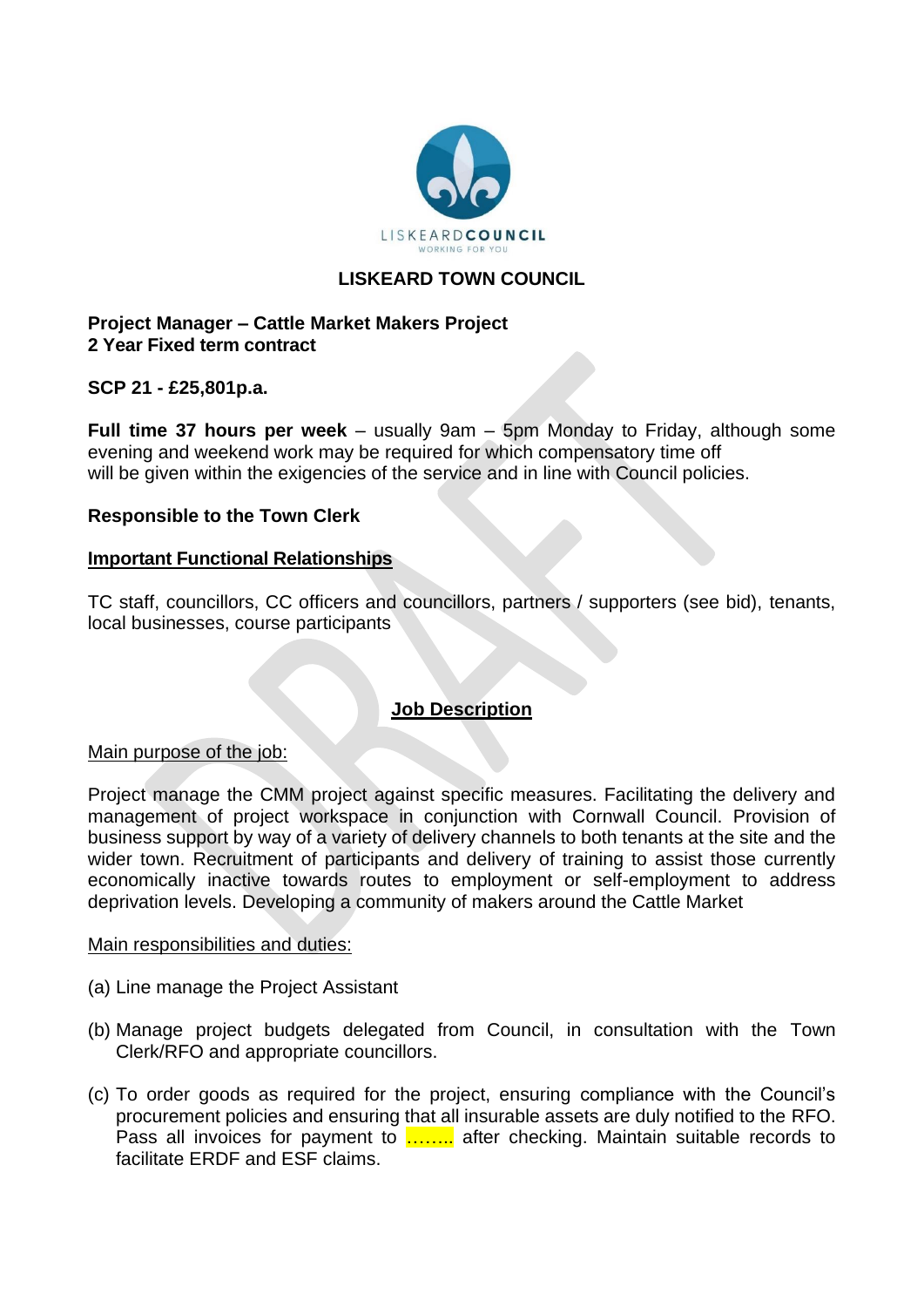- (d) Manage the project workspace promote the units and shared work spaces, deal with enquiries for workspace, find suitable tenants, set up tenancy at will agreements, manage ongoing relationship. Possible management of CC work sheds and existing small units at the cattle market site.
- (e) Deliver business start-up support and other support
- (f) Familiarisation with other services available from Growth Hub, Skills Hub etc e.g. business mentors
- (g) Engage established makers who can act as trainers and mentors
- (h) Identify potential entrepreneurs who need help establishing business and getting products to market
- (i) Organise events to showcase makers and promote networking
- (j) Plan, arrange delivery and recruit participants for courses aimed at the economically inactive as routes to employment or self-employment.
- (k) Create links for people attending courses to move onto education and employment
- (l) Monitoring and assessing progress against targets and reporting to TC
- (m) Brief all staff and partner staff on responsibilities under sustainability and equal opportunities
- (n) To keep records of risk assessments undertaken and other related documentation including in relation to health and safety checks, COSHH
- (o) To ensure administrative records in respect of leases, and participants are kept up to date and comply with GDPR regulations
- (p) To maintain records as required including in respect of staff sickness, holidays and time-off-in-lieu, training and certification records, data protection, freedom of information and complaints.
- (q) To undertake such other duties appropriate to the grade and character of work as may reasonably be required by the Council. Significant permanent changes in duties will require agreed revisions to this job description.
- (r) To keep up to date records of all supplier contracts and service agreements.

## **NOTES**

- (i) To undertake such training as shall be directed by the Town Clerk and to commit to undertaking a programme of continuous professional development relevant to the responsibilities of the post.
- (ii) To comply with all health and safety requirements and hygiene requirements at all times.